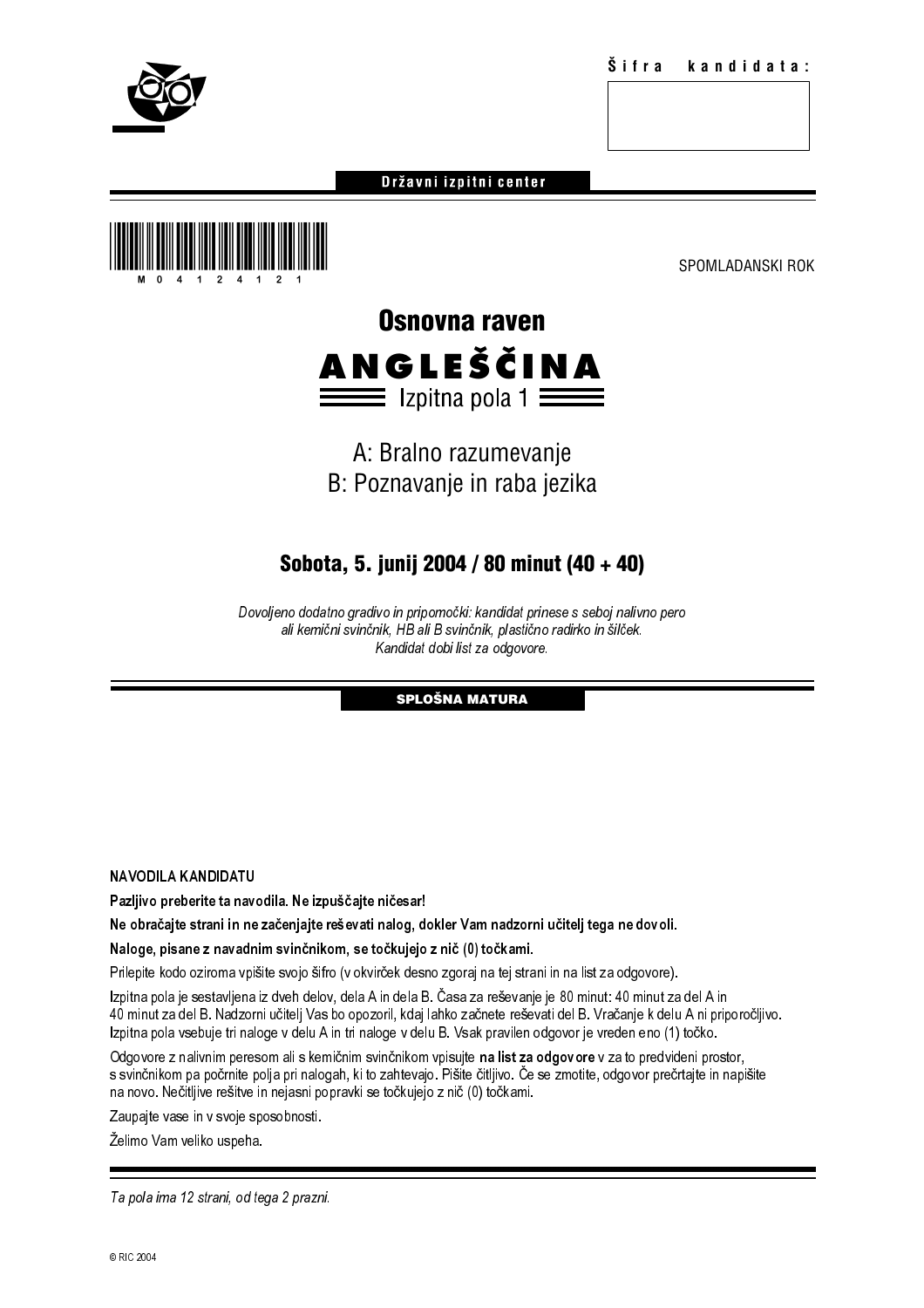### A: BRALNO RAZUMEVANJE (Čas reševanja: 40 minut)

Answer *in note form* in the spaces pro<br>Example:<br>0. How long will it take Nasa to send astronauts<br>1. How long will astronauts to Mars stay<br>2. What does Kanas compare astronauts<br>3. What did Kanas focus on in his study<br>4. Ho

### *Example:*

Ten to twenty years.

# **A: BRALNO RAZUMEVANJE** (Čas reševanja: 40 minut)<br>READING TASK 1: SHORT ANSWERS<br>Answer *in note form* in the spaces provided on the answer<br>Example:<br>O. How long will it take Nasa to send astronauts to Mars?<br>O. How long will Answer <u>in note form</u> in the spaces provided on the answer sheet.<br>Example:<br>
O. How long will it take Nasa to send astronauts to Mars?<br> **With no space of your**<br>
1. How long will astronauts to Mars stay in space?<br>
2. What di **With no space of your own**<br>1. How long will satronauts to Mars stay in space?<br>2. What cises Kansa compare astronauts' life in space?<br>3. What sites focus on it his study of space missions?<br>4. How many astronauts were there **With no space of your own**

- 
- $\frac{1}{2}$  and  $\frac{1}{2}$  and  $\frac{1}{2}$  and  $\frac{1}{2}$  and  $\frac{1}{2}$  and  $\frac{1}{2}$  and  $\frac{1}{2}$  and  $\frac{1}{2}$  and  $\frac{1}{2}$  and  $\frac{1}{2}$  and  $\frac{1}{2}$  and  $\frac{1}{2}$  and  $\frac{1}{2}$  and  $\frac{1}{2}$  and  $\frac{1}{2}$  and  $\frac{1}{2}$  a  $\frac{1}{2}$  and  $\frac{1}{2}$  and  $\frac{1}{2}$  and  $\frac{1}{2}$  and  $\frac{1}{2}$  and  $\frac{1}{2}$  and  $\frac{1}{2}$  and  $\frac{1}{2}$  and  $\frac{1}{2}$  and  $\frac{1}{2}$  and  $\frac{1}{2}$  and  $\frac{1}{2}$  and  $\frac{1}{2}$  and  $\frac{1}{2}$  and  $\frac{1}{2}$  and  $\frac{1}{2}$  a 2. What does Kanas compare astronauts' life in space R<br>1. How many astronauts were there in the crew Ka<br>4. How many astronauts were there in the crew Ka<br>5. What should an astronaut-to-be be resistant to?<br>6. When do the pro
- 
- 2. What does Kanas compare astronauts' life in space with?<br>3. What did Kanas focus on in his study of space missions?<br>4. How many astronauts were there in the crew Kanas studie<br>5. What should an astronaut-to-be be resistan 3. How many astronauts were there in the crew Kanas studies.<br>4. How many astronauts were there in the crew Kanas studies.<br>6. What should an astronaut-to-be be resistant to?<br>6. When do the problems for astronauts arise duri
- 
- 5. What should an astronaut-to-be be resistant to?<br>6. When do the problems for astronauts arise during the flight?<br>7. What is the aim of "surprise presents" for astronauts? 5. When do the problems for astronauts arise during<br>7. What is the aim of "surprise presents" for astronauts<br>7.
- For the problems for astronauts for astronauts are during the flight of the flight of "surprise presents" for astronauts? 7. What is the aim of ''surprise presents'' for astronauts?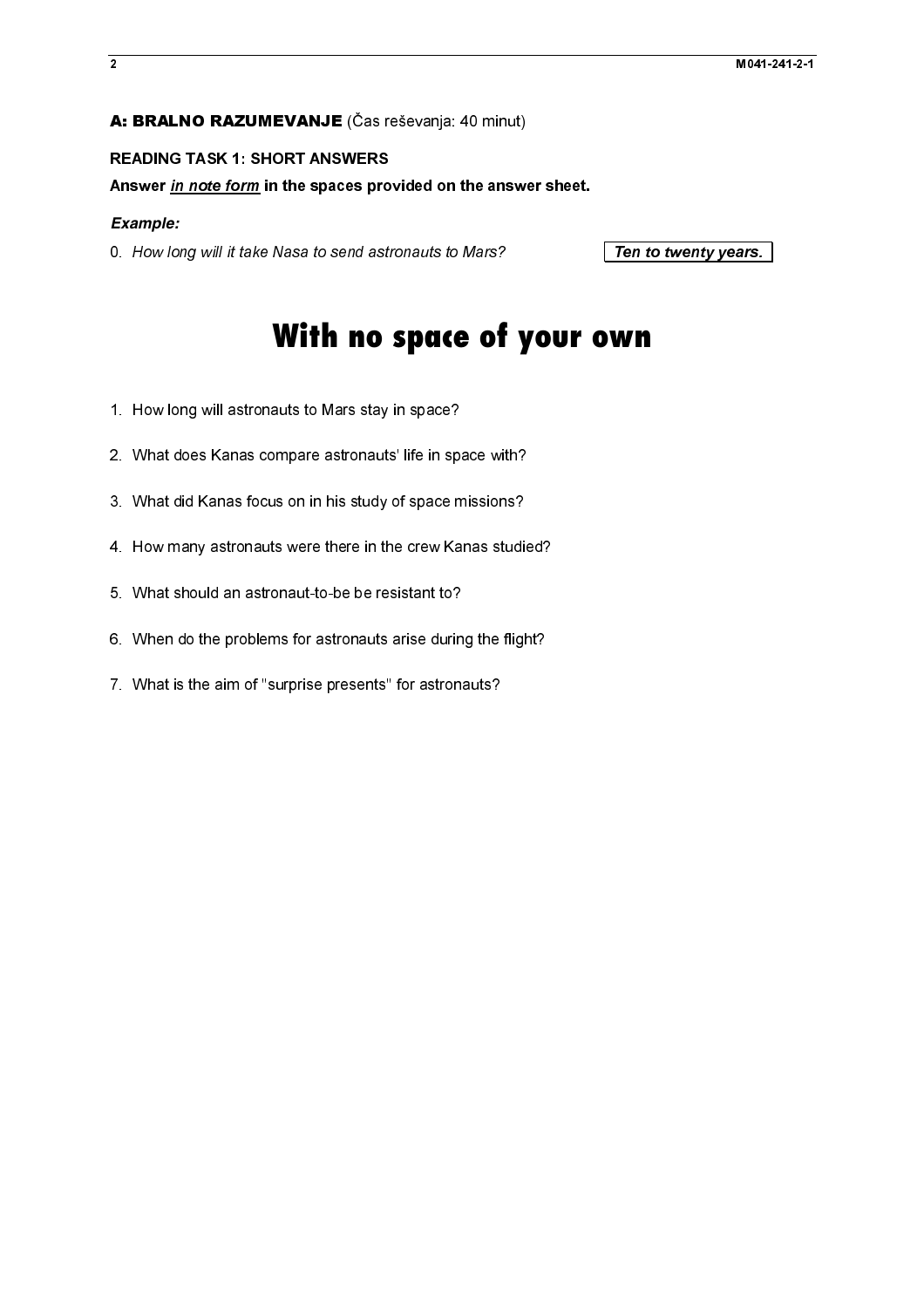### **With no space of your own**

Adapted from an article in The Guardian, 23 November 2000, by Sanjida O'Connell

Imagine living in a very small cramped room with two or three people, constantly monitored like an inmate from Big Brother for months, maybe even years, at a time. It takes a certain sort of person to live like this. They are called astronauts.

Not only do they have to live with people for extended periods, almost without privacy, they must also cope with incredible isolation and loneliness, unable to see family and friends. Despite the glamour of space travel, in reality it is composed of tedium interspersed with crises.

The next shuttle launch on November 30 will be a 10 day trip, practically a vacation. But within the next 10 to 20 years, Nasa plans to fly to Mars, and this could take a minimum of two to three years.

Most of us know about the physiological problems of being in space: bone wasting, muscle loss, motion sickness and stomach aches. But psychological problems can be almost as bad. Apart from feeling bored, astronauts also experience insomnia, anxiety, depression, irritability and emotional hypersensitivity.

The psychiatrist Professor Nick Kanas says: "The average person can't do it. Astronauts are living in an isolated and confined environment. It's like living in the Arctic, or in a submarine, and they have to adapt. They have to tolerate seeing the same person day after day, and still deal with them on a professional basis."

The sort of person who can cope in this situation doesn't feel the need to please others, or crave their own space. Kanas, who has just published a paper on how the astronauts interacted during the shuttle and Mir space missions, believes such people are born, not made, but it is possible to enhance what is already there.

For instance, during a routine operation practised on the ground, the astronauts could be observed and afterwards told how well they dealt with the rest of the crew. If they were not open enough, or didn't listen to another member of the team, they would be asked to repeat the procedure, correcting their social faux pas. Most people would have difficulties with this kind of personal criticism, but Kanas believes astronauts would cope if they're told they are healthy people training for an unusual situation.

In his research, Kanas found the Americans seemed to have more emotional problems than the Russians. He thinks this was because two of the three crew were Russians, and the controls were in their hands, so the Americans may have felt they had less authority.

The Russians, in contrast, had financial problems. Their salary wasn't paid for months at a time. They also suffered asthemia, a kind of agitated depression, where they became irritable, couldn't sleep and started to withdraw from their colleagues. Kanas believes this is a normal response to a confined environment.

In general there was very little in-fighting between the crew, be they Americans or Russians. What tended to happen was that mission control was blamed instead. Kanas calls this displacement. "It's as if you or I had a bad day at work. We can't tell our boss he's a jerk, so we go home and kick the cat."

The astronauts have to deal with very stressful situations: if anything goes wrong with the shuttle, they have to repair it. On longer flights, even mission control may not be able to advise them. Kanas found both the astronauts and mission control took in their stride most situations that would be considered stressful by a normal person.

Overall, they perceived significantly less job pressure and stress than most other work groups. Again, a potential astronaut is likely to be someone who doesn't easily become stressed. But this quality can be enhanced.

Research shows problems occur during the middle to the end of a space trip, normally because the novelty has worn off and boredom has set in. There are a number of ways of getting around the kind of psychological problems that astronauts may face. Apart from pre-flight training, it's a good idea to give them a varied diet so they're not eating monotonous fare every day.

In addition, they should be allowed to exercise, speak to their families and listen to music. Kanas is pioneering the idea of surprise presents to relieve the monotony. For long term flights, he suggests having a counsellor on board: if anyone on a two year trip has a nervous breakdown they would not be able to pop back to see the therapist.

© The Guardian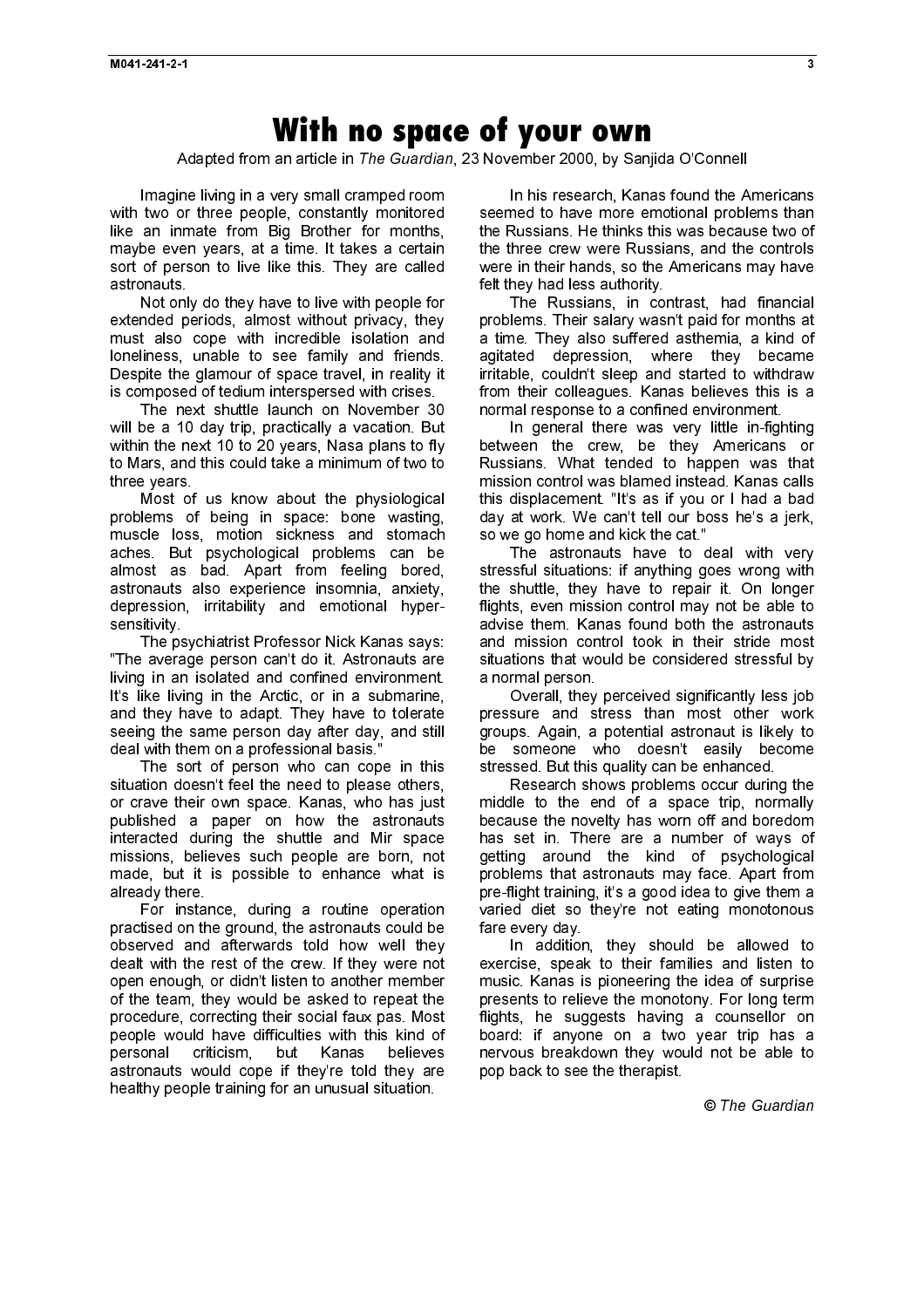### READING TASK 2: MATCHING (Paragraphs and Statements)

Match all statements 1–10 with paragraphs from A–H. MORE THAN ONE STATEMENT may refer to THE SAME PARAGRAPH. Write your answers on the answer sheet and shade in the appropriate circle.

### *Example:*

# 0. Too many animals are killed for the benefit of human beings.<br> **EVEN VETETIRATY SCIENCE TASS DENETITEE TROM TESTI**<br>
1. Politicians have acted to provide protection for laboratory workers and their close relative<br>
2. The Even veterinary science has benefited from testing

- 1. Politicians have acted to provide protection for laboratory workers and their close relatives.
- 2. The number of animal experiments has decreased over recent decades.
- 3. The methods used for animal experiments are brutal.
- 4. One British laboratory was the reason for a more serious confrontation of the problem.
- 5. Different species of animals are used for the research of different diseases or organs.
- 6. Some believe that medicine would not have developed so far without animal testing.
- 7. Protesters have been persistent in their activities against the company.
- 8. A new field of scientific research demands more animal testing again.
- 9. The protesters' aim is to stop animal experiments altogether.
- 10. As a result of protest, the company faces financial consequences.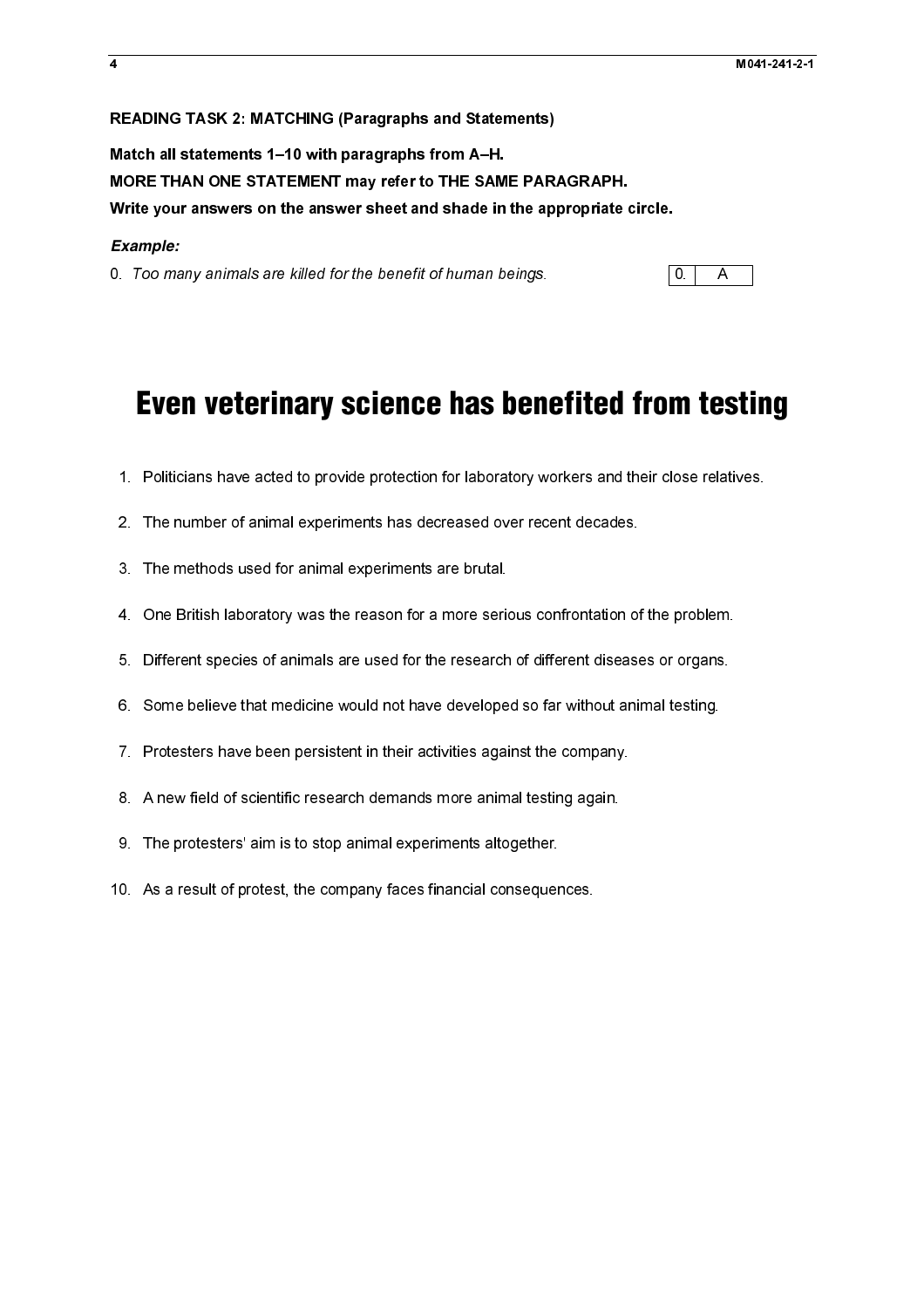## Even veterinary science has benefited from testing

Every year more than two and a half million animals suffer and die in British laboratories in the cause of human health. At least 50 million do so worldwide. And millions more – bred for experiments but judged unsuitable or surplus to requirements – are killed without being used.

A

### B

For years the toll has been posing a moral dilemma, fuelling deep passions. But it has rarely risen to political consciousness. Last week it did so with a vengeance, focusing on the contraversial Cambridgeshire laboratory of Huntingdon Life Sciences.

### C

Peaceful, hitherto largely unpublicised, protest – and downright intimidation – has brought the company to its knees, making it a test case for the future of animal experiments in Britain. As it struggled to find funds last week, its share price reached a single penny, down from more than £3.50 at its peak.

### D

Protesters, who have been camped outside the laboratory's gates for more than a year, called its work ''immoral''. The Prime Minister's spokesman, in turn, accused the more militant campaigners – who have firebombed cars and threatened staff – of ''intimidation, thuggery and violence''. And ministers have scrambled to provide extra policing and to change the law to protect employees and their families.

### E

Animal testing has long polarised views. The British Union for the Abolition of Vivisection says that the experiments ''involve animals being poisoned, starved, blinded, deprived of water, subjected to electric shocks, subjected to invasive surgery and infected with dangerous diseases''. It calls the tests ''cruel and unscientific''. And the protesters at the laboratory, where cruelty was exposed four years ago, say that when they have closed it they will ''move on somewhere else, until all animal testing is banned in this country''.

### F

Polls of doctors and scientists, on the other hand, record a near-unanimous conviction that animal experiments have made an important contribution to medical progress and will be equally vital in future. The Research Defence Society says: ''We would be very unlikely to achieve many significant advances in scientific understanding or the prevention and treatment of diseases without animal research.''

### G

Neuron the matrix is much an article in the matrix is more than the three states and the states of the state in the interest of the state in the interest of the state in the interest of the interest of the interest of the Animal testing has in fact declined sharply in the past quarter of a century. One half as many experiments are now carried out in Britain as in the Seventies, and there are fewer now than since the mid-Fifties. Nevertheless, most of the fall was in the Eighties, and the trend has levelled off in the past five years. The slack has been taken up by a rapid rise in tests on genetically engineered animals, which have increased more than tenfold over the past decade; many are modified to be susceptible to particular diseases to try to help scientists to find cures. And campaigners predict that cloning and using animals to grow organs for human transplant will add new dimensions.

### H

Rats, mice and other rodents make up 86 per cent of the animals used. Dogs (used for studying the heart, lungs and brain vessels) and cats (hearing and the workings of the brain) make up only 0.4 per cent; they are specially bred for the research. Monkeys and apes (used in the study of such conditions as Aids and Alzheimer's disease) comprise just 0.2 per cent.

© The Independent on Sunday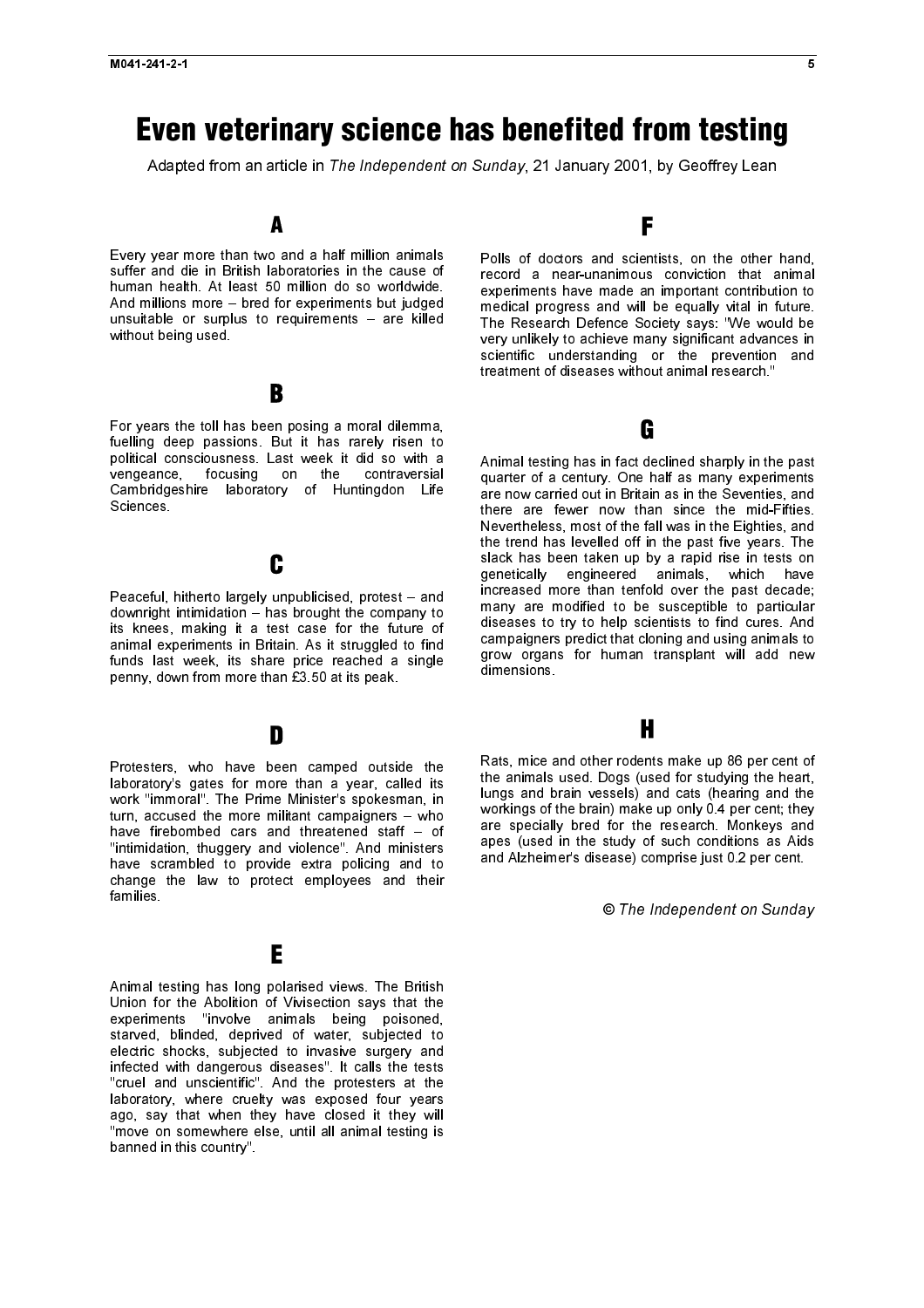### READING TASK 3: TRUE / FALSE / NOT GIVEN

Decide whether the following statements are TRUE / FALSE or NOT GIVEN.

Tick  $(\checkmark)$  the appropriate column on your answer sheet and shade in the appropriate circle.

### *Example:*

0. The first major wind farm will be located on the coast.

# Nuclear reaction

- 1. The wind farm cannot be heard or seen easily.
- 2. It will be easy to get rid of nuclear industry.
- 0. The first major word farm will be socated on the coast.<br>
1. The wind farm cannot be heard or sean easily.<br>
2. It will be easy to get nd of nuclear industry<br>
3. The nuclear industry wants to prevent the development of wi 1. It will be easy to get rid of nuclear industry.<br>
1. The nuclear industry wants to prevent the deve<br>
1. Locals support the land wind farms in Wales.<br>
5. Country Guardian believes in global warming.<br>
1. Sir Bernard Ingham 3. The nuclear industry wants to prevent the development of wind power.
- 4. Locals support the land wind farms in Wales.
- 5. Country Guardian believes in global warming.
- 6. Sir Bernard Ingham is a consultant to British Nuclear Fuels.
- 7. The effects of the wind farm on Porthcawl have been exaggerated.
- 3. Locals support the land wind farms in Wales.<br>3. Country Guardian believes in global warming.<br>6. Sir Bernard Ingham is a consultant to British Nuclear Fuels.<br>7. The effects of the wind farm on Porthcawl have been exagger 7. The effects of the wind farm on Porthcawl have been exagge<br>8. Tourist agencies financially supported the anti-wind farm car<br>9. Friends of the Earth approves of wind power.<br>10. Local and national interests are working ha 7. The effects of the materially supported the anti-wind farm campaign.<br>The effects of the Earth approves of wind power.<br>The Local and national interests are working hand in hand. 8. Tourist agencies financially supported the anti-wind farm campaign.
- 2. It will be easy to get riduct a matter wilder that a local support the land wind farms in Wale<br>4. Locals support the land wind farms in Wale<br>5. Country Guardian believes in global warming.<br>6. Sir Bernard Ingham is a con 4. Locals supported the lieves in global warming.<br>4. Sir Bernard Ingham is a consultant to British M<br>7. The effects of the wind farm on Porthcawl have<br>8. Tourist agencies financially supported the ant<br>9. Friends of the Ear 5. Sir Bernard Ingham is a consultant to British N<br>5. Sir Bernard Ingham is a consultant to British N<br>7. The effects of the wind farm on Porthcawl have<br>8. Tourist agencies financially supported the anti-<br>9. Friends of the 9. Friends of the Earth approves of wind power.
- 9. Friends of the Earth approves of wind power.<br>10. Local and national interests are working hand in hand. 9. Friends of the Earth approves of wind power.<br>10. Local and national interests are working hand 10. Local and national interests are working hand in hand.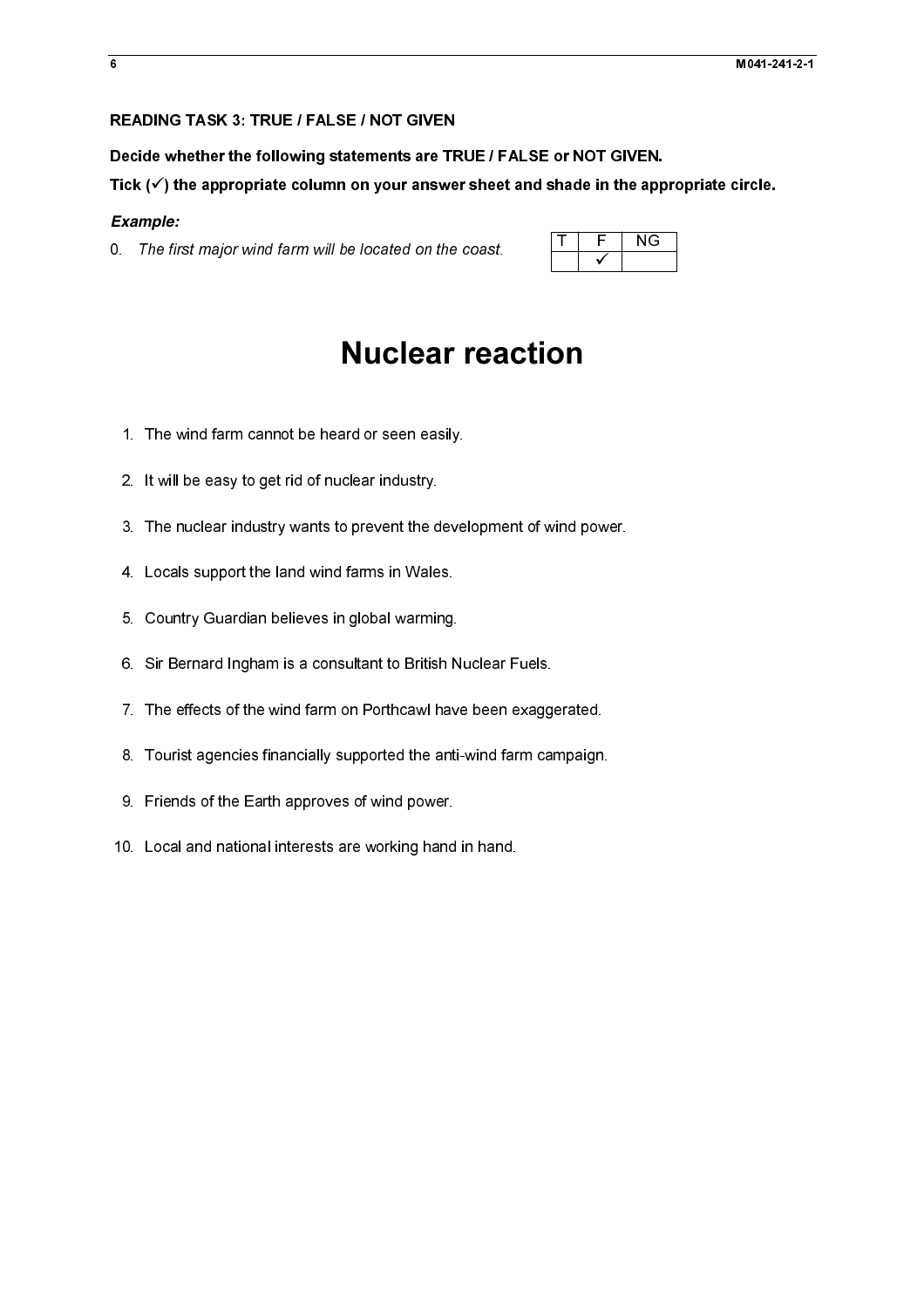### Nuclear reaction

Adapted from an article in The Guardian, 22 August 2003, by Polly Toynbee

With good timing, as sweltering Europe ponders an overheating world, the first of 30 turbines was this week erected at Britain's first major offshore wind farm. North Hoyle is four miles out to sea off the north Wales coast, inaudible and virtually invisible. Britain has the best wind potential in Europe and the government's new energy policy at last promises no more nuclear power and a lot more wind and other renewables.

But don't imagine the nuclear industry just rolled over and died. The fight is on. Despite the staggering cost of bailing out British Energy with £610m now and £3bn to come in taxpayer liabilities, the nuclear industry is doing all it can to halt the progress of wind power.

When Patricia Hewitt announced the end of the nuclear era and the beginning of a better energy policy, there was a clear caveat. Her promise is for 10% renewable energy by 2010 and an aim to reach 20% by 2020. But the caveat is that wind power has to prove itself sufficiently cost-effective and reliable within the first five years when the nuclear option will be reviewed in the light of wind's success or failure.

Three major offshore wind regions were announced, producing the same electricity as six new nuclear power stations. Can they be got up and running quickly and easily, to prove that wind is indeed the answer?

The one great obstacle that could cause fatal delay and disruption is local objections. The history of wind farms has been that 16 out of 18 planning applications for land wind farms in Wales failed between 1993 and 1998, due to local objections.

A harmless-sounding group called Country Guardian has been backing many of the small, but effective, local action groups opposing planning requests for wind farms. It describes itself as the national campaign to oppose wind turbines. Its cleverly casuistic website casts scathing doubt on global warming and rubbishes every aspect of wind power's viability.

Country Guardian's vice-president is Sir Bernard Ingham, former Thatcher press spokesman, former consultant to British Nuclear Fuels and current secretary of Supporters of Nuclear Energy (Sone). He has boasted that he personally is responsible for stopping 66% of wind farm planning applications. Now the battle is on at the next proposed wind farm location – Porthcawl in Swansea Bay, where Country Guardian backs the local opposition, SOSPorthcawl.

The proposed wind farm, three miles out to sea, would produce enough energy to power Swansea. The group has produced grossly distorted pictures of how the wind farm might look, alarming the town and generating 3,000 letters of objection. It claims tourism will be damaged, that the waves for surfers will be affected, the noise deafening and the sight an eyesore – none of which is true. (Only distant masts on the horizon will be visible: as for noise, the blaring of Britney Spears from the fairground is rather more damaging than far-away silent windmills). SOSPorthcawl supports wind in principle, but just not on its coast.

The Nimbys will be challenged over this bank holiday weekend when Greenpeace and Friends of the Earth turn out in force in Porthcawl to mobilise local people to speak up for wind power and to persuade local businesses that offshore wind farms have proved a tourist attraction, not a deterrent, elsewhere.

It is crucial for the future of offshore wind farms that planning permission passes quickly and smoothly here. It goes first to a public inquiry and then to the Welsh assembly environment and planning committee but the local politician (a Lib Dem AM), is backing SOSPorthcawl despite party policy that strongly supports wind power. That's always the bind – localism against the national interest. If the Welsh assembly turns it down and this pattern is repeated elsewhere, it will dampen government enthusiasm for wind power.

© The Guardian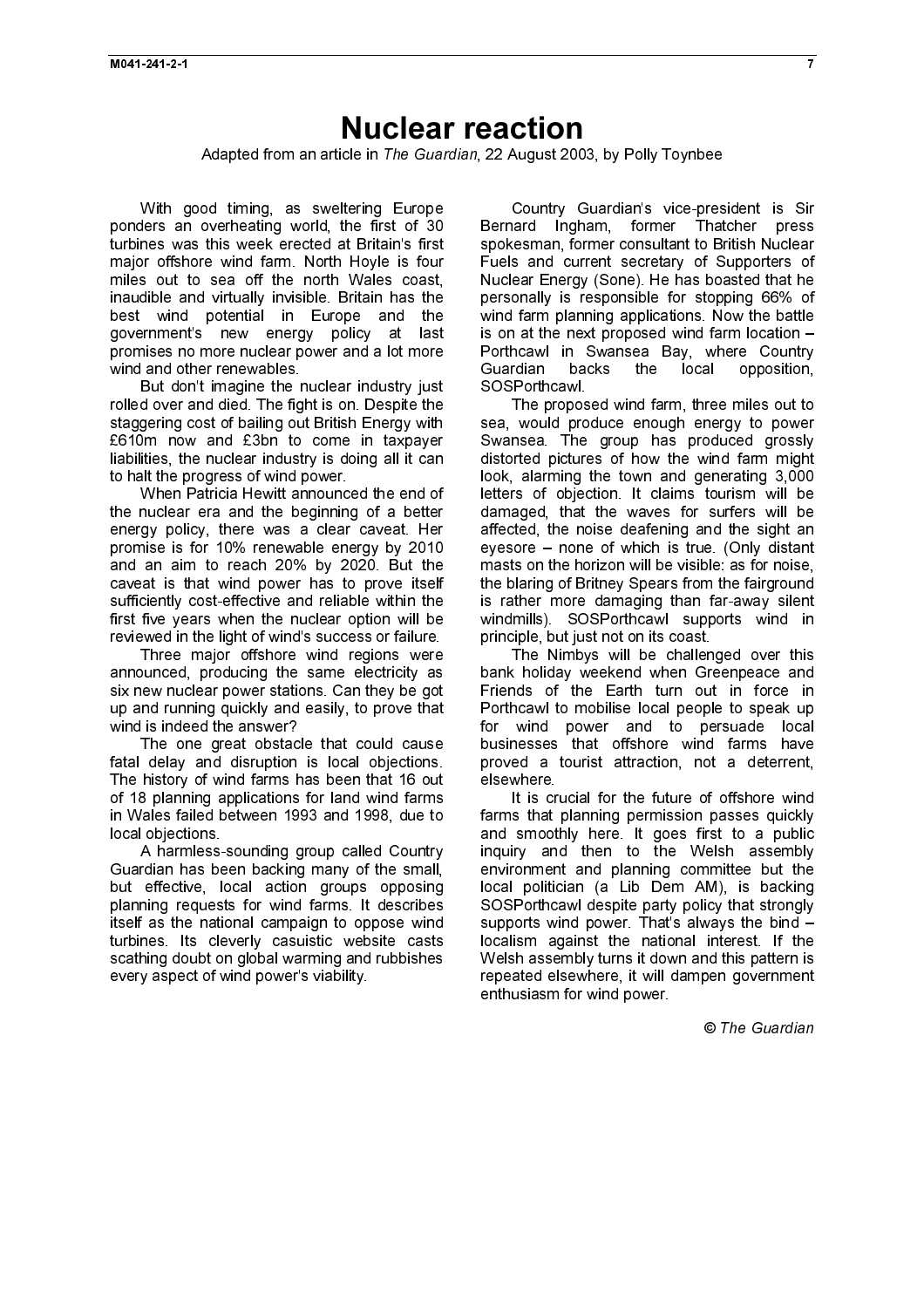TASK 1: GAP FILL Write the missing words in the spaces provided on the answer sheet. There is ONE word missing in each gap.

# Unwed motherhood in industrial nations rises

Forty years ago unmarried mothers accounted for only 5 percent of births in western Europe and English-speaking countries; today that proportion is about 30 percent. The increase has been in some regions, such as Scandinavia, the distinction \_\_1\_\_ legal marriage and cohabitation has been fading.

**B: POZNAVANJE IN RABA JEZIKA** (Čas reševanja: 40 minut)<br>
TASK 1: GAP FILL<br>
TASK 1: GAP FILL<br>
White the missing words in the spaces provided on the answer s<br>
Write the missing words in the spaces provided on the answer s<br>  $\Box$  2 causes of this historic development are even now not fully understood, at least in  $\Box$ 3 American manifestation, but increased sexual permissiveness beginning after World War II is surely involved. Also among the developments that may have contributed \_\_4\_\_ the rise in unwed motherhood in the U.S. is the loss, beginning in the 1960s, of relatively unskilled \_5\_ well-paying manufacturing jobs. In working-class neigbourhoods, young men capable of supporting a family became even more scarce. Black men, 6\_ were just starting to participate in the industrial economy in the 1940s and 1950s, found \_7\_ particularly difficult to get good jobs. Yet according to one estimate, the lack of decent jobs cannot explain more than a fifth of the nonmarital births among black Americans.

A second development may have magnified nonmarital births – the growing number of women who are financially independent and thus able to have children 8 their own. But the evidence suggests that single mothers by choice are, <u>9</u> best, a minor contributor to the out-of-wedlock trend. Other explanations, such as the growth of welfare, are not well supported by research.

Some unmarried women who became mothers did not use contraceptives, and many who did found 10\_ ineffective. The Pill and condoms have failure rates of 9 and 15 percent, respectively, and among younger women, the unmarried and minorities, the rates are higher still. It is **11** surprising that 55 percent of all births among unmarried teenagers, as noted in a 1994 U.S. survey, were unintended.

There is an example at the beginning: Gap 0.<br>
Unwed motherhood in Adapted from an article in Scientific.<br>
Forty years ago unmarried mothers accounted<br>
English-speaking countries; today that propor<br>
accompanied  $\underline{0} = \underline{$ Adapted from an article in Scientific American, January 2002, by Rodger Doyle<br>ago unmarined mothers accounted for con/y 5 percent of bittes in vestering<br>bitted in the scientific accounted for con/y 5 percent of bitted in accompanied \_\_0\_\_ by the spread of cohabitation, more so in Europe than in the U.S., and indeed<br>
accompanied \_\_0\_\_ causes of this habitation, the distriction, more so in Europe than in the U.S. and indeed<br>
factors.<br>
Americ Compared with Canada and western Europe, the U.S. is in the middle range in births to unmarried women, but among adolescents U.S. rates are much higher. Teenage motherhood is particularly problematic because most girls lack parenting skills and don't have the resources to bring 12 children properly. In most western countries, but not the U.S., 13\_ is a strong consensus that adolescents should not bear children. American adolescents are less apt than those in other countries to use contraceptives and may not use them as effectively. Western Europeans and Canadians generally provide better access to family-planning programs **14** teenagers. In France, for example, nurses in public and parochial high schools dispense the ''morning-after pill'', a practice unheard  $15$  in the U.S.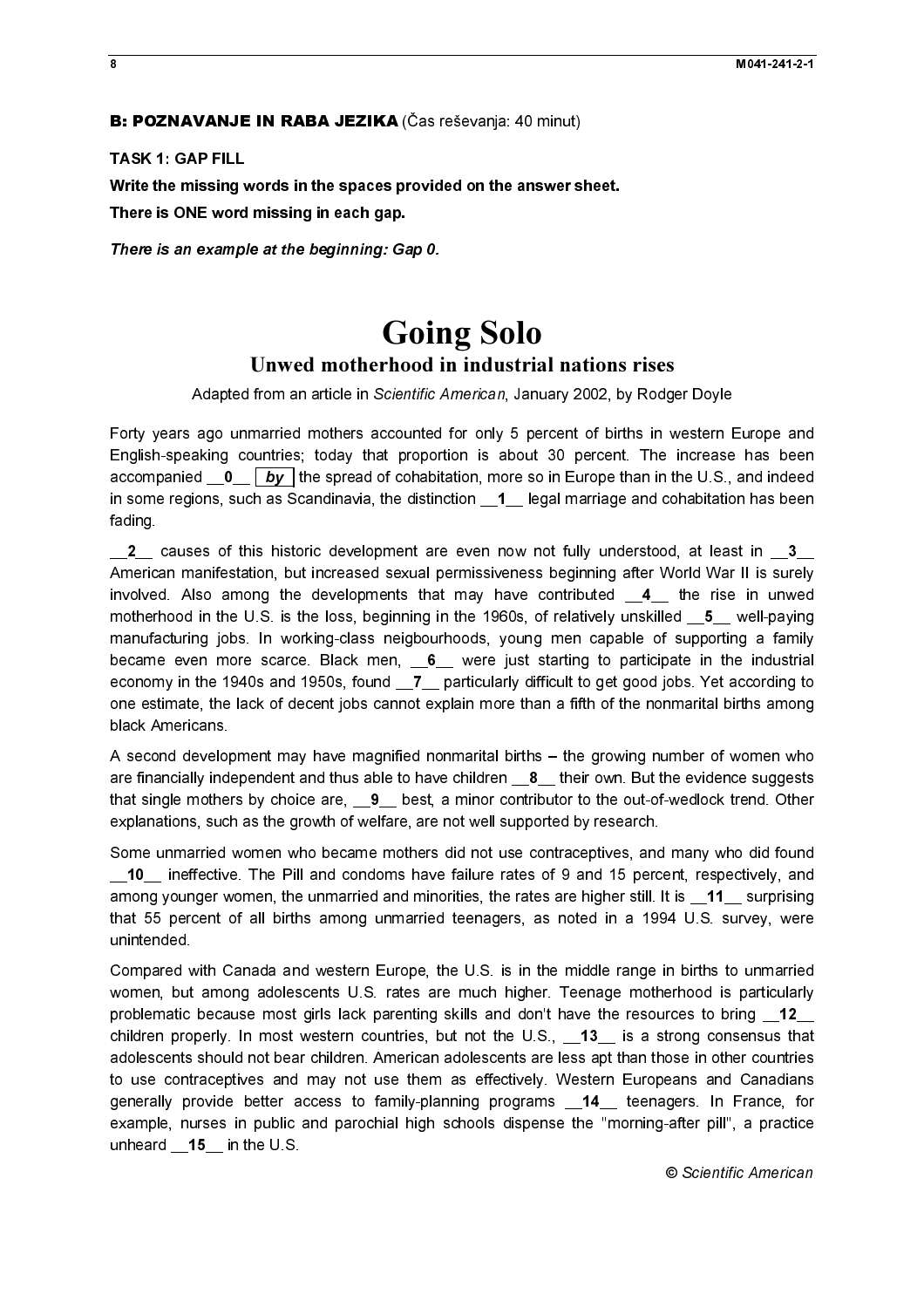TASK 2: GAP FILL

Write the correct form of the verb given in brackets in the spaces provided on your answer sheet.

There is an example at the beginning: Gap 0.

### Pole star is on the rise

Adapted from an article in The Observer, 3 March 2002, by Duncan Mackey

be allowed to pole vault in major championships until they \_\_1\_\_ (CLEAR) five metres. It is an argument Svetlana Feofanova will soon make redundant if she \_\_2\_ (CONTINUE) at her present rate.

The Russian, 21 and the overwhelming favourite for victory at the European indoor championships here today, is doing for women's pole vaulting what Bubka once **3** (DO) for the men's. On four occasions this winter she has broken the world indoor record,  $\_\_4\_\_$  (ADD) a centimetre on each occasion – just as the Ukrainian used to do – to maximise her earning potential.

She has taken the mark from 4.70 metres to 4.74m and few doubt she would already be closer to five metres if it \_5\_ (BE) not for the lure of the dollar. The woman \_6\_ (BRING UP) in a tiny flat in Moscow with her mother, father, sister, aunt and uncle has received \$50,000 on each occasion. 'In Stuttgart, a little more,' she says, 'but in Germany they take out 30.6 per cent tax.'

Along the way, she has not only taken Stacy Dragila's world indoor record, but also her status as the event's biggest star. The pole vault \_\_7\_ (EVOLVE) so swiftly that the best days of the Olympic gold medallist already appear to be behind her and the future lies with Feofanova, second to Dragila at the world championships in Edmonton last year.

There is an example at the beginning: Gap 0.<br> **POIE Star i**<br>
Adapted from an article in The Obs<br>
Bergei Bubka was accused of <u>0</u>. **Deling** levent and the compleme beginned to pole vault in major champlonships is<br>
Svetlana Serge Buska was accused of \_\_<u>Chauvinist pig when the same that when the said women should not be the said words of  $\sim$  Leman and the same should not be the same should not be the same of the same of the same of the same</u> Feofanova took up the event less than five years ago, \_\_8\_\_ (PREVIOUSLY / COMPETE) in gymnastics. She is certainly more athletic on the pole than Dragila, which Bubka has always claimed is vital for success. She is an all-round athlete, having run 60m in 6.82sec and recorded 6.33 in the long jump. It is her gymnastics ability, though, that she claims has allowed her to be successful. 'Speed is no guarantee of height,' Feofanova says. 'I **9** (NOT / YET / MANAGE) to convert it into an advantage going over the bar.'

After **10** (SET) her world record in Lievin, France, last Sunday, Feofanova has switched to using a stronger pole for these championships in the hope of clearing 4.82m. 'You could jump 4.90m with this pole,' she says. The only drawback is that the pole \_\_11\_\_ (CONSTRUCT) for a body weight of 68kg, and the 1.63m Russian  $12$  (WEIGH) only 49kg. She  $13$  (TRY) – and failed – a 5m vault last December in training. 'Five metres is possible and I have the prerequisites to do it,' she says.

It would be a surprise if she \_\_14\_\_ (ATTEMPT) a world record here unless she had to. Unlike the world championships and other meetings, the European Athletic Association refuse to award prizemoney and bonuses – only medals. 'The win is central,' says Feofanova. 'Whether it is a world record or not is a question of form, but it would certainly be welcome if the EAA were 15\_(PAY) a premium for a record at their events.' Sergei Bubka would be proud.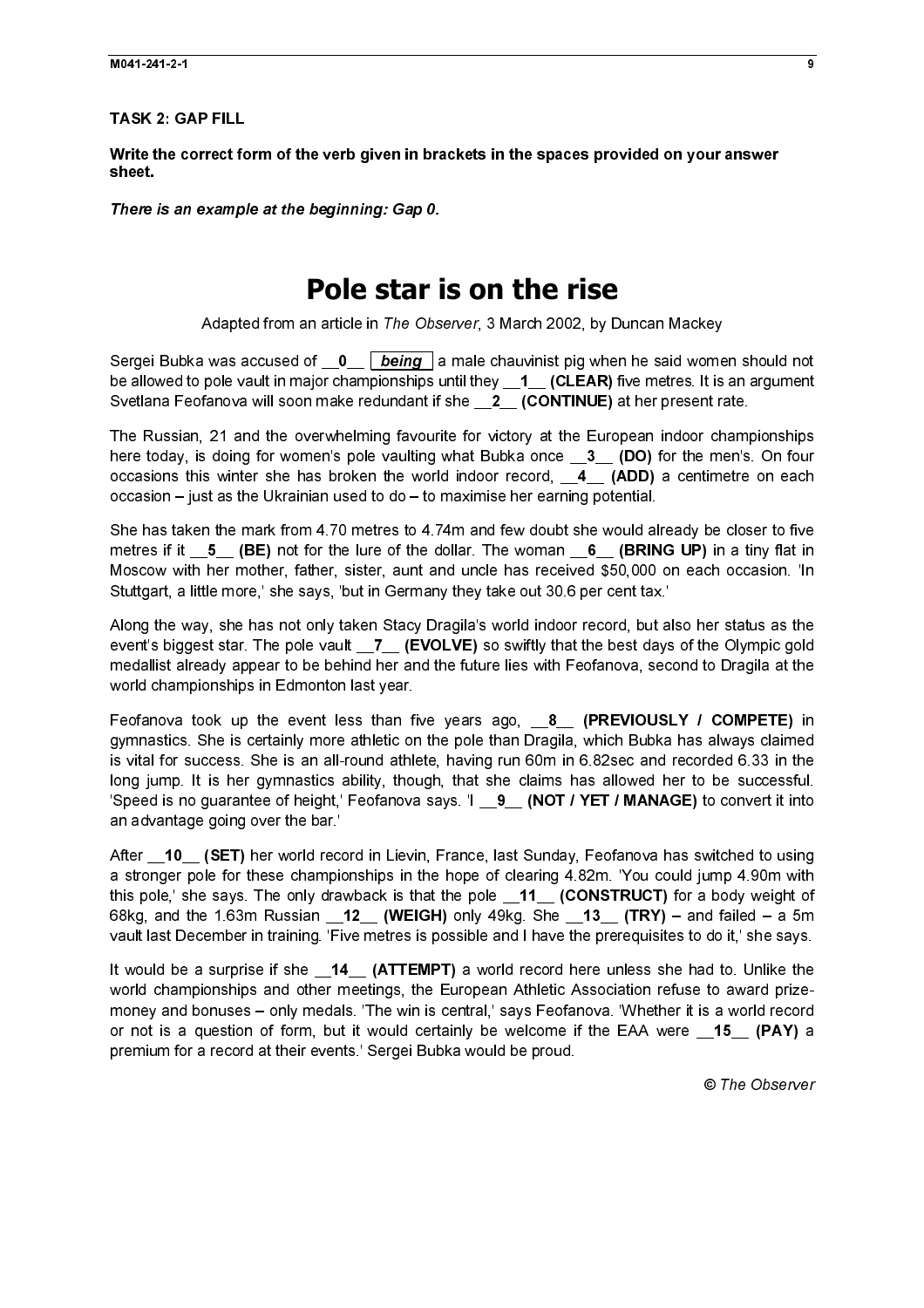### **TASK 3: WORD FORMATION**

### The Himba and the Dam

Not until we stand on a ridge overlooking the Kunene River does proposed dam. "Look there," I tell him with the help of an interpreter, pointing

Turning, I point to hills in the east. "And the water would back up behind the dam to make a lake that would stretch to there." I can see the shock and incredulity in his eyes as he begins to understand how high the water would rise up the faraway hillsides, flooding more than 140 square miles of Himba

Tjiuma is a counselor to one of the headmen for the Himba tribe, an essentially self-sufficient band of 16,000 people who eke out an existence from the barren, rocky terrain of northwest Namibia, living off the milk and meat of their cattle and goats, along with the occasional pumpkin or melon. and a powder ground from the iron ore ocher.

Write the correct form of the v<br>
There is an example at the be<br>
T<br>
T<br>
Adapted from an<br>
O<br>
D<br>
STANCE<br>
T<br>
T<br>
C<br>
C<br>
C<br>
D<br>
DISTANCE<br>
The Higher one<br>
C<br>
The Higher one<br>
S<br>
3) SETTLE<br>
S<br>
Time starting the dan<br>
interated<br>
meat of wanted their hardscrabble land, and the Germans who colonized the area in the late 19th century rarely interacted with them. More recently, the Himba's main contact with outsiders has been with soldiers during the fight for way, by 2008 more than 1,000 foreign workers will have settled in a temporary village just downstream from Epupa Falls, the site the government favors for the dam. With them will come cash economy, alcohol, prostitution and perhaps even electricity.

There is an exampte at the beginning: Gap 0.<br>
The Himba and the Dam<br>
Nonptes from an article in Scientific American, June 2001, by Carol Ezzel<br>
19. Notice that the correct son transfer is allowed to an example the search The Himba Magnetic interest in the same of the transposition of the beginning. The Himba Magneton ( $\frac{0}{2}$  and  $\frac{1}{2}$  model of the most  $\frac{2}{3}$  and  $\frac{1}{2}$  most  $\frac{3}{2}$  and  $\frac{1}{2}$  most  $\frac{3}{2}$  and  $\frac{1}{2}$ Adapted from an article in Scientific American, June 2001, by Carol Ezzel<br>
Not until we stand on a ridge overlooking the Kunene<br>  $\frac{6}{2}$  – Core (Fridan) = leads data, then in the way goed that a feasibility study sepsec 10) AUTONOMOUS **OUR Lindary** leader slakatunga Tjuma comprehend the immensity of the comprehend to itsell to a  $\frac{1}{2}$  moth in the inversion groups that a reastingly study see so would be the  $\frac{1}{2}$  moth in the inversion groups tha to a  $\frac{1}{2}$  moth in the river gorge that a feasibility study says would be the main transfer. The river in the river study step would be the main,  $|$  looning,  $|$  point to hills in the east. "And the welter would be a most  $\frac{2}{3}$  site of the wall of concrete. "That's where the dam would be."<br>Turning I point to hills in the east "And the water would beth the the dam to make a labe that would stecht to there." I can see the shock<br>the  $\frac{3}{2}$ , grazing land and grave sites.<br>
Tijuma is a counselor to one of 16<br>
essentially self-sufficient band of 16<br>
from the barren, rocky terrain of no<br>
from the barren, rocky terrain of no<br>
meat of their cattle and go The Himba are sometimes called the Red People because they  $\frac{4}{-}$  cover<br>their bodies, hair and the animal skins they wear with a  $\frac{-5}{-}$  of butterfat<br>and a powder ground from the ion ore ocher.<br>For decades, the Himba their bodies, hair and the animal skins they wear with a  $-5$  of butterfat bodies, hair and the animal skins they wear with a  $-5$ . No other tribes wanted their hardscrabble land, and the Germans who colonized the area in For decades, the Himba have lived in relative  $\underline{6}$ . No other tribes<br>ted their hardscrabble land, and the Germans who colonized the area in<br>tate that the formation and the Germans who colonized the area in<br>the state 19 Namibia's  $\frac{1}{s}$  from South Africa. But if the Namibian government has its way, by 2008 more than 1,000 foreign workers will have settled in a term porary village just downstream from Epupa Falls, the site the governme and AIDS – as well as improved roads, better access to  $\_ 8$ — care, schools<br>and perhaps even electricity.<br>The situation surrounding the proposed dam on the Kunene River can be<br>viewed as a microcosm of dam projects around The situation surrounding the proposed dam on the Kunene River can be viewed as a microcosm of dam projects around the world that are affecting indigenous peoples. The dams will change local peoples' livelihoods and cultures. How should global society weigh the right of such peoples to be left alone against, in some cases, the very real  $\_9$  for developing countries to take advantage of their resources? Should such countries have the  $\_10$  to decide what is in the best interests of all their citizens, even if take advantage of their resources? Should such countries have the  $\_\_1$ 0<br>to decide what is in the best interests of all their citizens, even if some of<br>them don't want to change? Perhaps most important, how can tradition to decide what is in the best interests of all their citizens, even if some of them don't want to change? Perhaps most important, how can traditional peoples decide such issues for themselves when they have only a shaky idea of how more developed societies live and what they might be getting themselves into?

 $\overline{10}$ 

- 
- 
- 
- 
- 
- 

 1) DISTAI<br>2) LIKE<br>3) SETTL<br>4) TRADI<br>5) MIX<br>6) ISOLA<br>7) INDEPI<br>8) MEDIC<br>9) NECES<br>10) AUTOM 1) DISTANCE<br>2) LIKE<br>3) SETTLE<br>4) TRADITION<br>5) MIX<br>6) ISOLATE<br>7) INDEPENDI<br>8) MEDICINE<br>10) AUTONOM( 2) LIKE<br>3) SETT<br>4) TRAD<br>5) MIX<br>6) ISOL<br>7) INDEI<br>8) MEDI<br>9) NECE<br>10) AUTC 4) TRADITI(<br>5) MIX<br>6) ISOLATE<br>7) INDEPEN<br>8) MEDICIN<br>9) NECESS<br>10) AUTONC 5) MIX<br>6) ISOLATE<br>7) INDEPENDE<br>8) MEDICINE<br>10) AUTONOMC 6) ISOL<br>7) INDE<br>8) MED<br>9) NEC<br>10) AUT 7) INDEPEN<br>8) MEDICINE<br>9) NECESSA<br>10) AUTONOI 3) MEDICINE<br>29) NECESSARY<br>20) AUTONOMOUS 9) NECESSAF<br>10) AUTONOM<br>10) AUTONOM 10) AUTONOMOU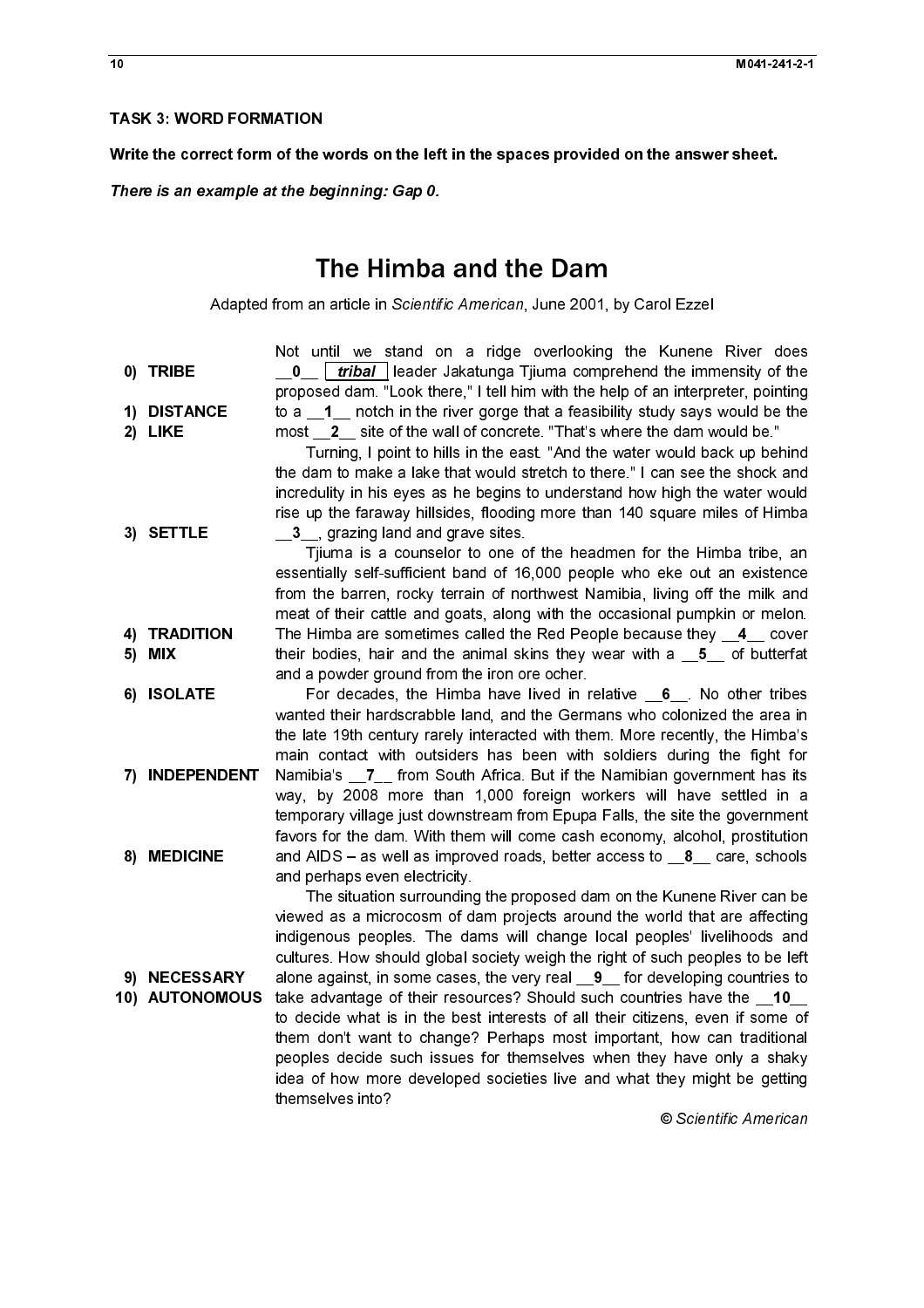PRAZNA STRAN